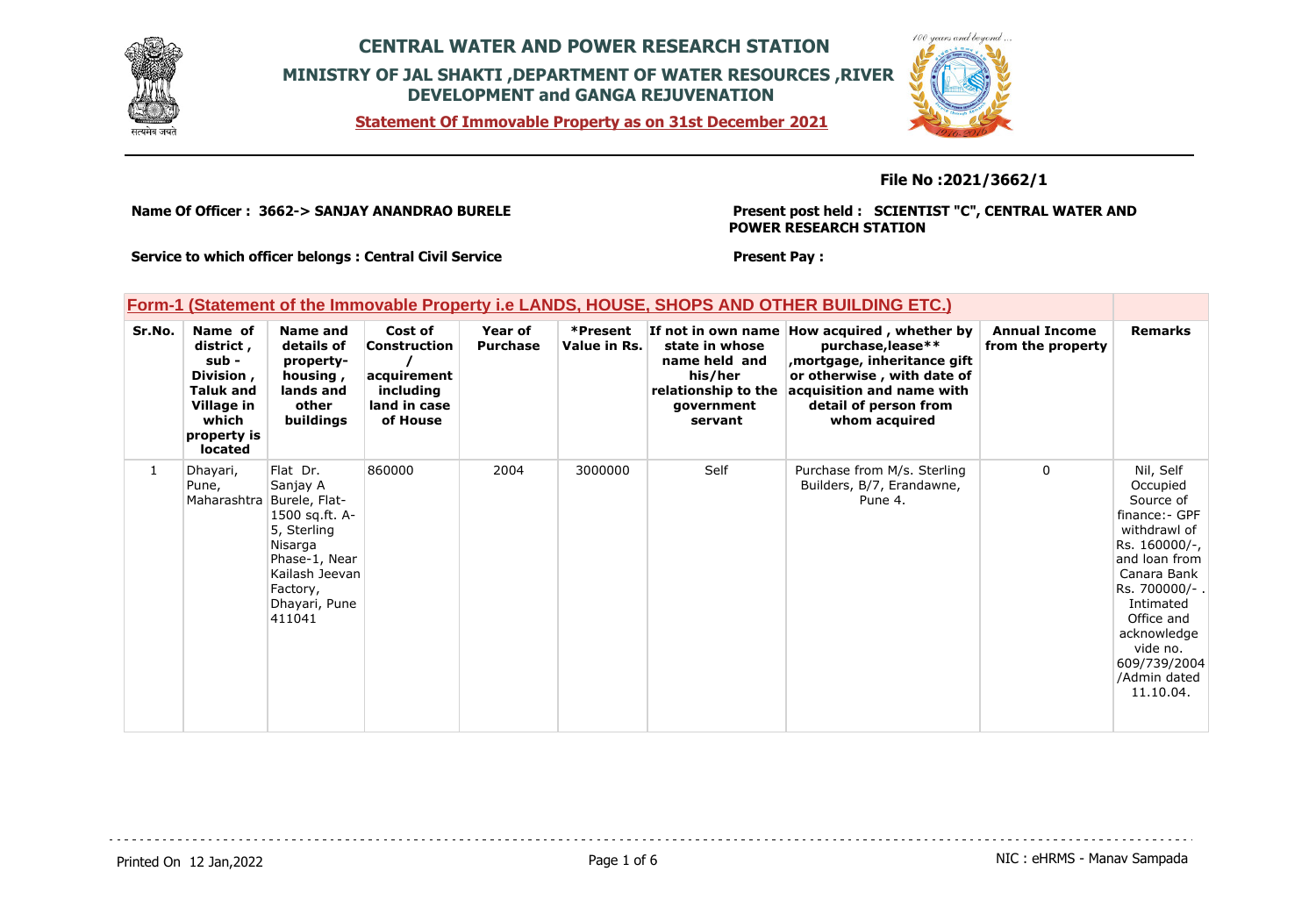



**Statement Of Immovable Property as on 31st December 2021**

|                | <b>Form-1 (Statement of the Immovable Property i.e LANDS, HOUSE, SHOPS AND OTHER BUILDING ETC.)</b>             |                                                                                                                                                          |                                                                                        |                                   |                          |                                                                                            |                                                                                                                                                                                                     |                                           |                                                                                                                                                                                                                                                                                                                                                                                         |  |  |
|----------------|-----------------------------------------------------------------------------------------------------------------|----------------------------------------------------------------------------------------------------------------------------------------------------------|----------------------------------------------------------------------------------------|-----------------------------------|--------------------------|--------------------------------------------------------------------------------------------|-----------------------------------------------------------------------------------------------------------------------------------------------------------------------------------------------------|-------------------------------------------|-----------------------------------------------------------------------------------------------------------------------------------------------------------------------------------------------------------------------------------------------------------------------------------------------------------------------------------------------------------------------------------------|--|--|
| Sr.No.         | Name of<br>district,<br>sub -<br>Division,<br><b>Taluk and</b><br>Village in<br>which<br>property is<br>located | <b>Name and</b><br>details of<br>property-<br>housing,<br>lands and<br>other<br>buildings                                                                | Cost of<br><b>Construction</b><br>acquirement<br>including<br>land in case<br>of House | <b>Year of</b><br><b>Purchase</b> | *Present<br>Value in Rs. | state in whose<br>name held and<br>his/her<br>relationship to the<br>government<br>servant | If not in own name How acquired, whether by<br>purchase, lease**<br>mortgage, inheritance gift<br>or otherwise, with date of<br>acquisition and name with<br>detail of person from<br>whom acquired | <b>Annual Income</b><br>from the property | <b>Remarks</b>                                                                                                                                                                                                                                                                                                                                                                          |  |  |
| $\overline{2}$ | Dhayari,<br>Pune,<br>411041.                                                                                    | Shop, Sau.<br>Sandhya S<br>Maharashtra Burele, Shop<br>No. 6, Sterling<br>Nisarga, Phase<br>1, Near<br>Kailash Jeevan<br>Factory,<br>Dhayari, Pune<br>41 | 375000                                                                                 | 2004                              | 1500000                  | Sau. Sandhya S<br>Burele, Wife                                                             | Purchase from M/s. Sterling<br>Builders, B/7, Erandawne,<br>Pune 4.                                                                                                                                 | 90000                                     | Source of<br>finance: - Sau.<br>Sandhya S<br>Burele of Rs.<br>$14,000/-$<br>personal<br>saving, loan<br>from Canara<br>Bank Rs.<br>$2,00,000/-$ ,<br>Rs. 30,000/-<br>from sale of<br>gold of Sau.<br>Sandhya S<br>Burele, Rs.<br>90,000/- from<br>father of Sau.<br>Sandhya S<br>Burele hand<br>loan.<br>Intimated<br>Office as per<br>letter no.<br>FC/2004/50<br>dated<br>23.03.2004. |  |  |

. . . . . . . . . . . . . . . . .

dia dia dia dia 4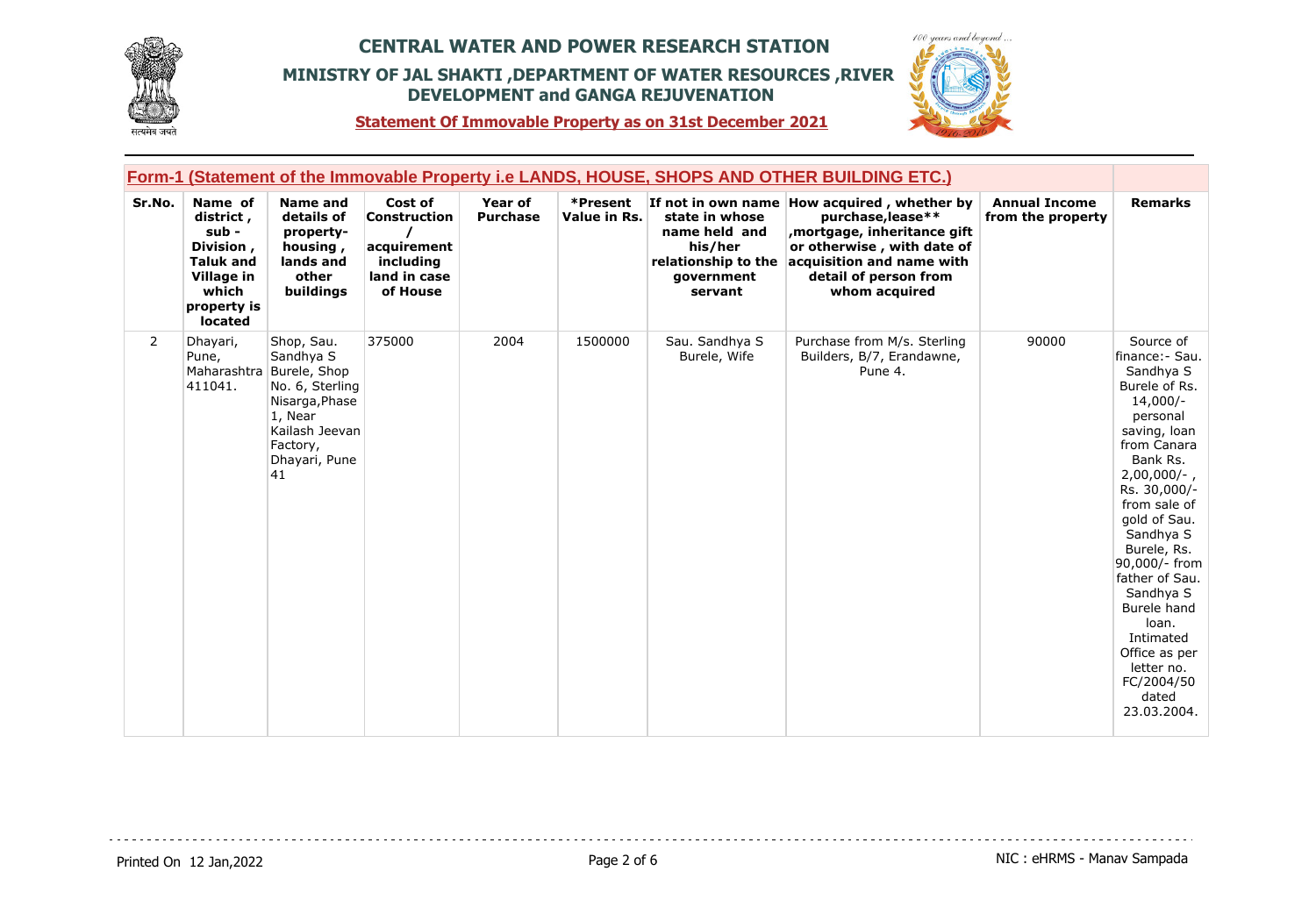



**Statement Of Immovable Property as on 31st December 2021**

|                | Form-1 (Statement of the Immovable Property i.e LANDS, HOUSE, SHOPS AND OTHER BUILDING ETC.)                    |                                                                                                                  |                                                                                 |                            |                          |                                                                                            |                                                                                                                                                                                                      |                                           |                                                                                                                                                                                                                                                             |  |
|----------------|-----------------------------------------------------------------------------------------------------------------|------------------------------------------------------------------------------------------------------------------|---------------------------------------------------------------------------------|----------------------------|--------------------------|--------------------------------------------------------------------------------------------|------------------------------------------------------------------------------------------------------------------------------------------------------------------------------------------------------|-------------------------------------------|-------------------------------------------------------------------------------------------------------------------------------------------------------------------------------------------------------------------------------------------------------------|--|
| Sr.No.         | Name of<br>district,<br>sub -<br>Division,<br><b>Taluk and</b><br>Village in<br>which<br>property is<br>located | <b>Name and</b><br>details of<br>property-<br>housing,<br>lands and<br>other<br>buildings                        | Cost of<br>Construction<br>acquirement<br>including<br>land in case<br>of House | Year of<br><b>Purchase</b> | *Present<br>Value in Rs. | state in whose<br>name held and<br>his/her<br>relationship to the<br>government<br>servant | If not in own name How acquired, whether by<br>purchase, lease**<br>mortgage, inheritance gift,<br>or otherwise, with date of<br>acquisition and name with<br>detail of person from<br>whom acquired | <b>Annual Income</b><br>from the property | <b>Remarks</b>                                                                                                                                                                                                                                              |  |
| 3              | village<br>Gonhi,<br>Nagpur,                                                                                    | Plot, Dr.<br>Sanjay A<br>Burele,<br>Maharashtra Jijamata co op<br>Hou. Soc, Plot<br>No 15, Umred<br>Road, Nagpur | 00                                                                              | 2011                       | 1500000                  | father purchase,<br>Received from father<br>as per his will                                | inheritance properties,<br>Received from father as per<br>will                                                                                                                                       | $\Omega$                                  | Acquired as<br>per will of my<br>father Shri A<br>D Burele                                                                                                                                                                                                  |  |
| $\overline{4}$ | Village<br>Kalamana,<br>Umred road, Burele, Plot<br>Nagpur,<br>Maharashtra Kasara no.                           | Plot Dr.<br>Sanjay A<br>number 23,<br>147/1,<br>Kalamna,<br>Nagpur,<br>Maharashtra                               | 633750                                                                          | 2019                       | 850000                   | Self name                                                                                  | Puschase from M/s Maa Jay<br>Durga Housing Agency,<br>Telephone Nagar, Umrer road,<br>Nagpur in installment                                                                                          | 0                                         | Source of<br>finance: - GPF<br>withdraw of<br>Rs. 121000/-,<br>personal<br>saving Rs.<br>50,000/- and<br>22,217 X 30<br>month<br>(installment).<br>Intimated<br>Office and<br>acknowledge<br>vide no.<br>651/69/2013-<br>Adm.-1422,<br>dated<br>21.06.2013. |  |

 $-$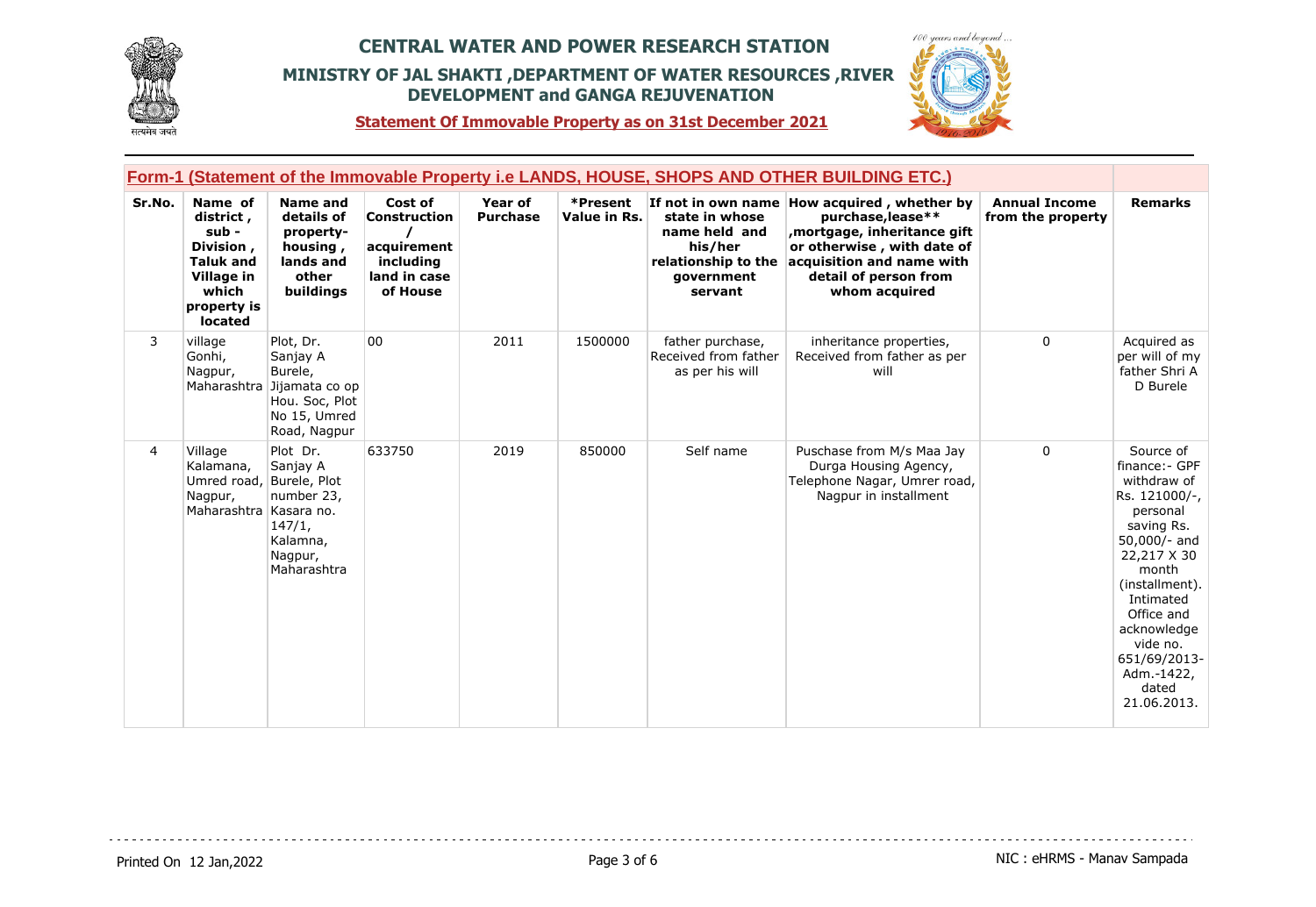



**Statement Of Immovable Property as on 31st December 2021**

|        |                                                                                                                 |                                                                                                      |                                                                                 |                            |                          |                                                                                            | Form-1 (Statement of the Immovable Property i.e LANDS, HOUSE, SHOPS AND OTHER BUILDING ETC.)                                                                                                        |                                           |                                                                                                                                                                                                                                                                                                               |
|--------|-----------------------------------------------------------------------------------------------------------------|------------------------------------------------------------------------------------------------------|---------------------------------------------------------------------------------|----------------------------|--------------------------|--------------------------------------------------------------------------------------------|-----------------------------------------------------------------------------------------------------------------------------------------------------------------------------------------------------|-------------------------------------------|---------------------------------------------------------------------------------------------------------------------------------------------------------------------------------------------------------------------------------------------------------------------------------------------------------------|
| Sr.No. | Name of<br>district,<br>sub -<br>Division,<br><b>Taluk and</b><br>Village in<br>which<br>property is<br>located | Name and<br>details of<br>property-<br>housing,<br>lands and<br>other<br>buildings                   | Cost of<br>Construction<br>acquirement<br>including<br>land in case<br>of House | Year of<br><b>Purchase</b> | *Present<br>Value in Rs. | state in whose<br>name held and<br>his/her<br>relationship to the<br>government<br>servant | If not in own name How acquired, whether by<br>purchase, lease**<br>mortgage, inheritance gift<br>or otherwise, with date of<br>acquisition and name with<br>detail of person from<br>whom acquired | <b>Annual Income</b><br>from the property | <b>Remarks</b>                                                                                                                                                                                                                                                                                                |
| 5.     | Row house,<br>Taywade<br>nagar,<br>Village<br>Belterodi,<br>Nagpur,<br>Maharashtra nagar-1,                     | Row House,<br>Dr. Sanjay A<br>Burele, Plot<br>No. 28, Type-<br>B, Row house,<br>Taywade<br>Beltarodi | 3000000                                                                         | 2016                       | 3500000                  | Self                                                                                       | Second Hand purchase from<br>Shri. Ashok Tukaram Fuke,<br>Plot No. 28, Type-B, Row<br>house, Taywade nagar-1,<br>Beltarodi                                                                          | $\Omega$                                  | Source of<br>finance:-<br>personal<br>saving Rs.<br>$50,000/-$ , 2<br>lacks from<br>relatives and<br>27,50,000/-<br>from ICICI<br>bank (loan<br>transfered to<br>Bank of<br>Baroda).<br>Intimated<br>Office and<br>acknowledge<br>vide no.<br>651/69/Estt.I/<br>$2016 -$<br>Adm./762,<br>dated<br>06.05.2016. |

dia dia dia dia 4

. . . . . . . . . . . . . . . . . .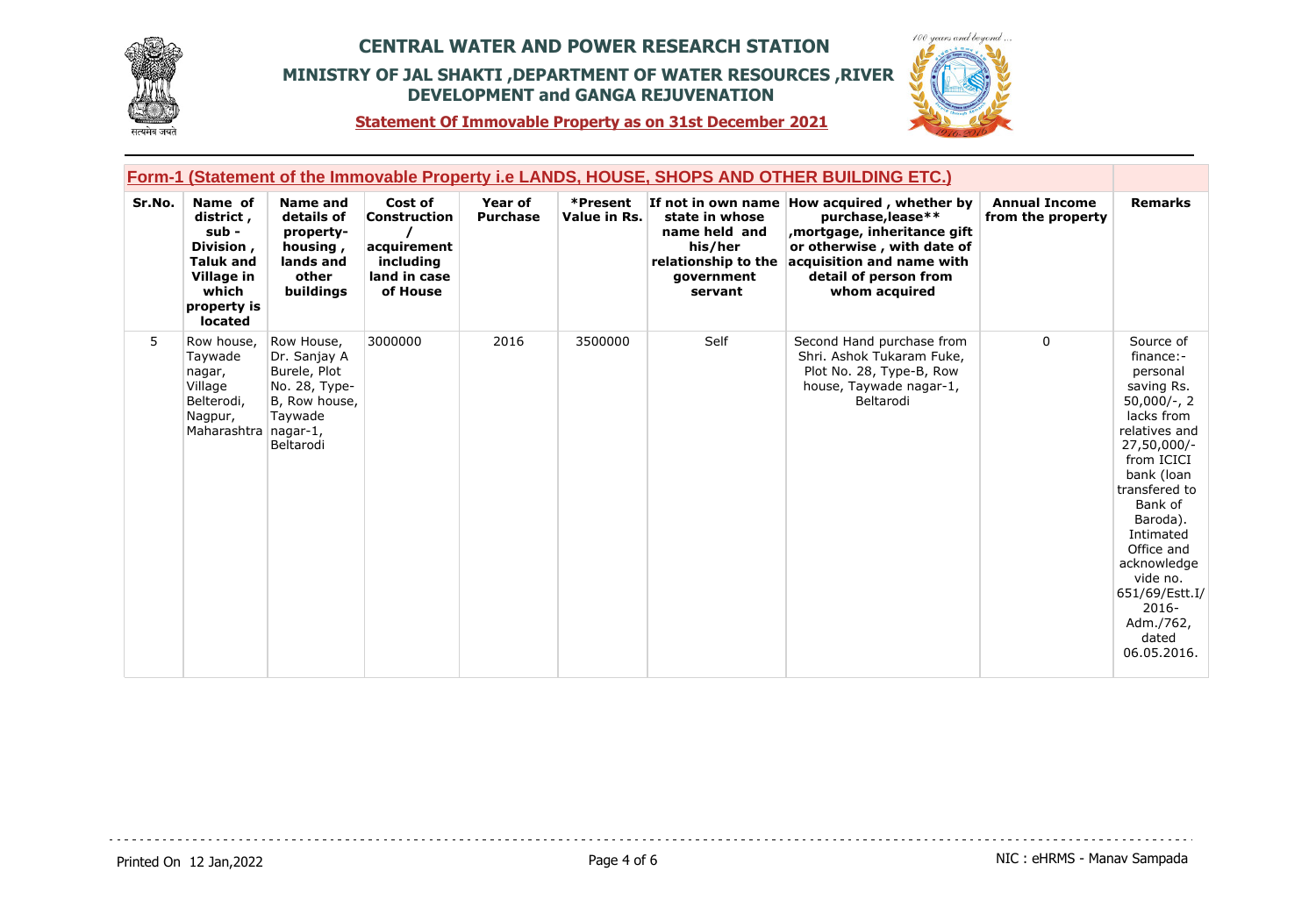



**Statement Of Immovable Property as on 31st December 2021**

|        |                                                                                                                                              |                                                                                                                                                                                                                                                                 |                                                                                 |                            |                          |                                                                                                                                                | Form-1 (Statement of the Immovable Property i.e LANDS, HOUSE, SHOPS AND OTHER BUILDING ETC.)                                                                                                          |                                           |                                                     |
|--------|----------------------------------------------------------------------------------------------------------------------------------------------|-----------------------------------------------------------------------------------------------------------------------------------------------------------------------------------------------------------------------------------------------------------------|---------------------------------------------------------------------------------|----------------------------|--------------------------|------------------------------------------------------------------------------------------------------------------------------------------------|-------------------------------------------------------------------------------------------------------------------------------------------------------------------------------------------------------|-------------------------------------------|-----------------------------------------------------|
| Sr.No. | Name of<br>district,<br>$sub -$<br>Division,<br><b>Taluk and</b><br>Village in<br>which<br>property is<br>located                            | <b>Name and</b><br>details of<br>property-<br>housing,<br>lands and<br>other<br>buildings                                                                                                                                                                       | Cost of<br>Construction<br>acquirement<br>including<br>land in case<br>of House | Year of<br><b>Purchase</b> | *Present<br>Value in Rs. | state in whose<br>name held and<br>his/her<br>relationship to the<br>qovernment<br>servant                                                     | If not in own name How acquired, whether by<br>purchase, lease**<br>, mortgage, inheritance gift<br>or otherwise, with date of<br>acquisition and name with<br>detail of person from<br>whom acquired | <b>Annual Income</b><br>from the property | <b>Remarks</b>                                      |
| 6      | Inherent<br>Properties,<br>Agricultural<br>Land,<br>Survey No.<br>50, Mouja<br>Boribhatari,<br>Umred,<br>Nagpur,<br>Maharashtra Agricultural | Agriculture<br>land -<br>Sau Sandhya<br>Sanjay Burele<br>Pune and her<br>sister Sau Lina<br>Indrapal<br>Giripunje<br>Nagpur<br>land, size<br>1.42 hectare,<br>Survey<br>number 50,<br>Mouja<br>Boribhatari,<br>Tahashil,<br>Umred,<br><b>District</b><br>Nagpur | 00                                                                              | 2019                       | 2000000                  | Inherent Properties,<br>Wife and her sister<br>Sau. Sandhya Sanjay<br>Burele Pune and her<br>sister Sau. Lina<br>Indrapal Giripunje,<br>Nagpur | <b>Inherent Properties</b>                                                                                                                                                                            | $\Omega$                                  | Inherent<br>Properties<br>(Anchester<br>properties) |



**Name Of Officer:** 3662-> SANJAY ANANDRAO BURELE

 $\sim$   $\sim$   $\sim$ 

Printed On 12 Jan, 2022 **Page 5 of 6** Printed On 12 Jan, 2022 **Page 19th Page 5 of 6** NIC : eHRMS - Manav Sampada